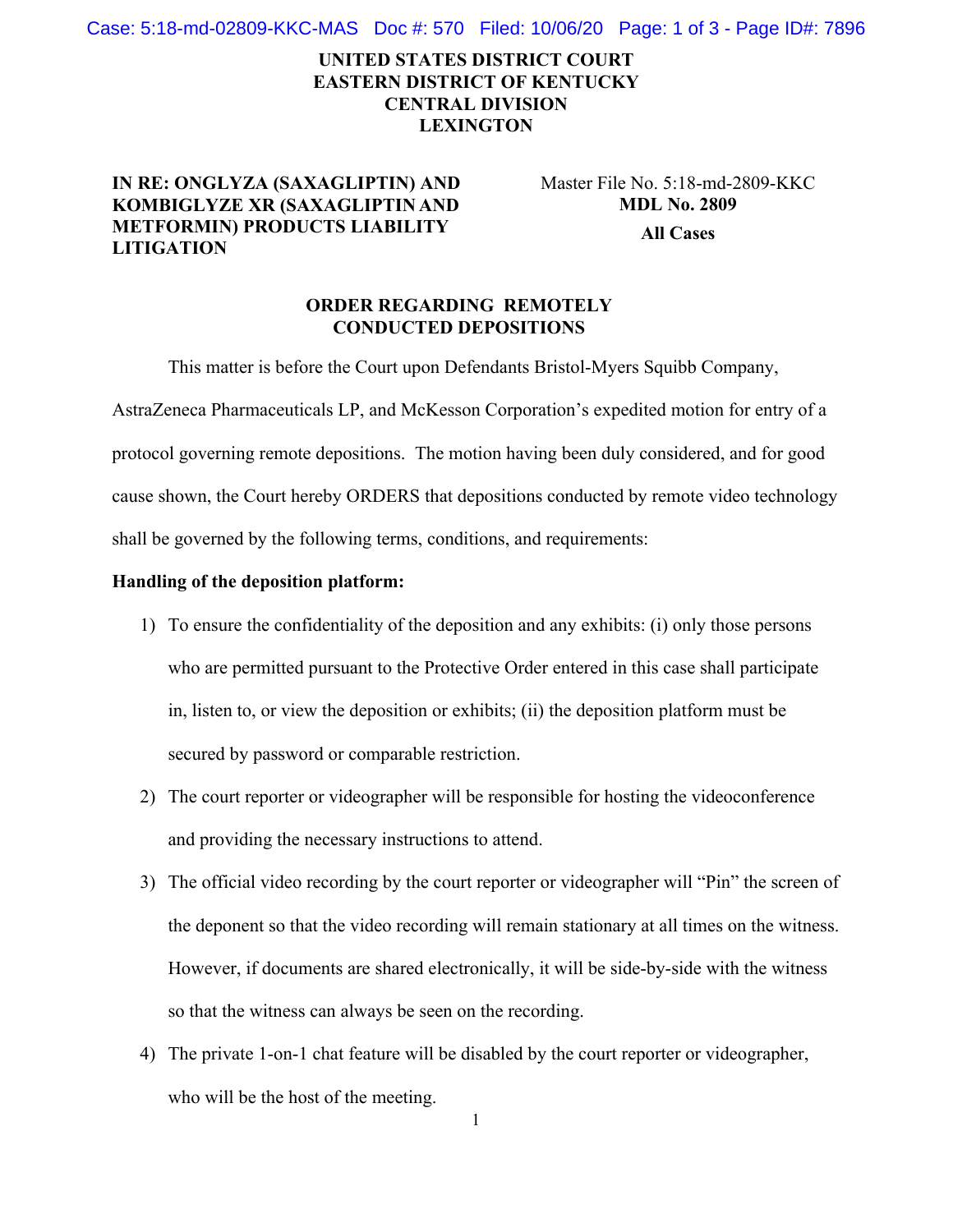#### **Conduct during the deposition:**

- 5) The deponent will be sworn in remotely and the parties waive any objection that the remote swearing in of the deponent is invalid.
- 6) The deponent and all attorneys must be in separate physical locations and on separate devices with video so that their faces can be seen at all times. The deponent shall not be physically located at a law firm. The deponent will pan their video around the room before the deposition starts so that everyone attending remotely can see the room setup, i.e., if anyone else is in the room, etc.
- 7) Once the deposition starts, the deponent is to have their device positioned so his or her camera shows them from the waist up and it must stay that way with the exception of viewing any exhibits.
- 8) The deponent will not wear a mask during the deposition.
- 9) During live testimony on the record, attorneys shall not communicate in any manner with the deponent in any way that cannot be heard or seen by all participants to the deposition. This includes private messages of any kind. Such prohibition shall not affect the right of the deponent and her/his lawyer(s) to communicate in private off the record to the extent otherwise permitted under the applicable rules.
- 10) The deponent will confirm that he does not have any other devices near him and that his cell phone is not within reach or visible to him.

#### **Handling of documents and exhibits:**

11) The parties agree that any documents the deponent is directed to bring to the deposition be provided to the noticing party two days prior to the deposition in electronic format for use at the deposition.